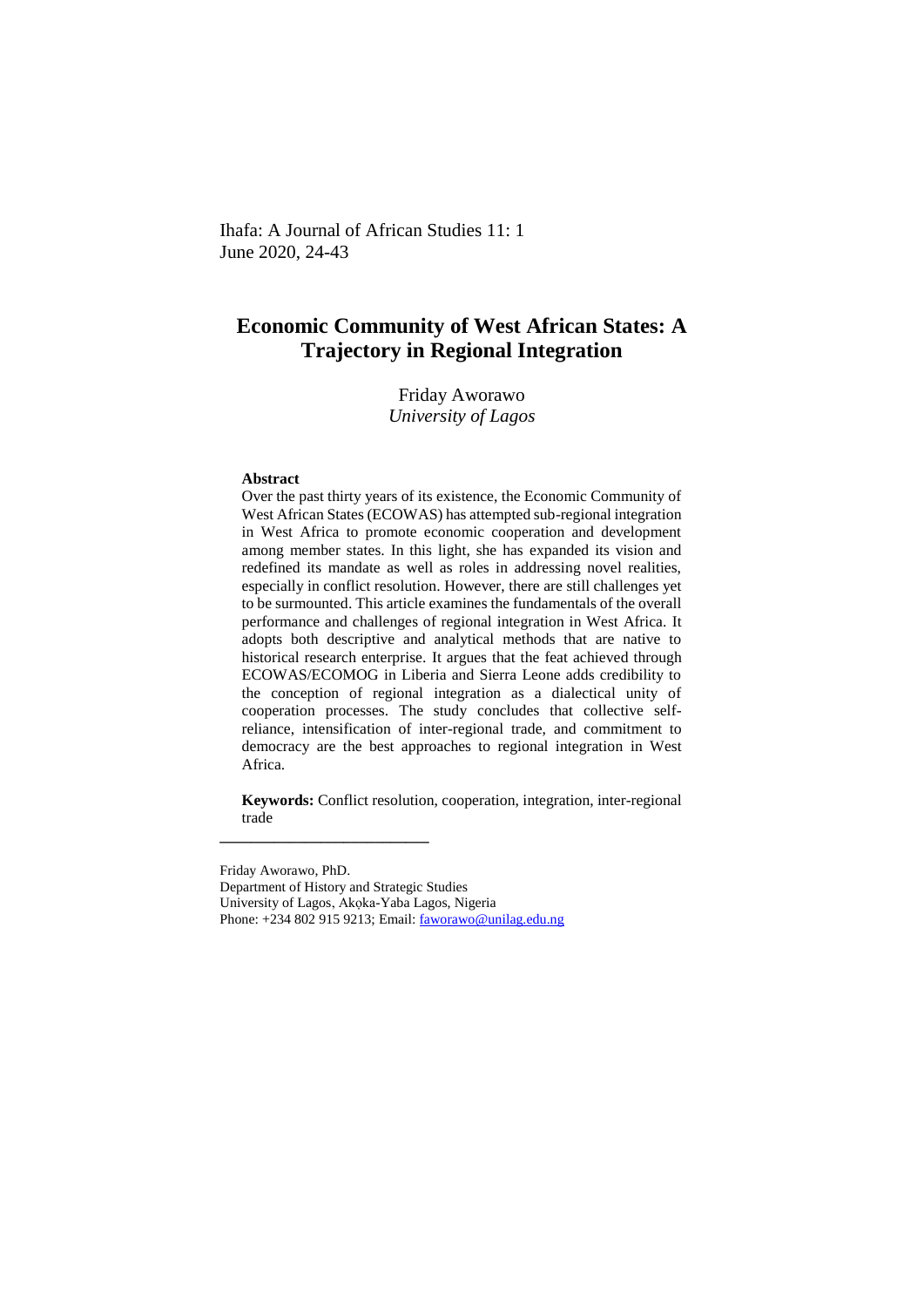# **Introduction**

Since the end of the Second World War, regional integration has become a fundamental theme in discourses on intra and intereconomic relations. In fact, integration of diverse political components at various stages has been recognized to be an essential feature in the promotion of good diplomatic relations and economic development. As a result, numerous international organizations have been created around the world to promote regional integration and cooperation. Countries from Western Europe, Asia and Latin America were equally involved in the integration processes. Many African states were also influenced by the previous examples with the formation of the East African Community (EAC), Economic community of West African States, (ECOWAS), and Southern African Development Community (SADC), to mention but a few.

The aforementioned organizations were formed with the objective of promoting regional integration cum development. In 1980, when African leaders signed the Lagos Plan of Action (LPA), emphasis was placed on economic self-reliance and selfsufficiency with integration arrangements. However, the crisis of economic development that plagued the vast majority of African countries in the period shortly after independence, as well as the desire for economic development, largely necessitated ECOWAS formation of the process of integration in West Africa sub-region.

# **ECOWAS' Attempt at Regional Integration**

ECOWAS was established on 29 May 1975 to promote economic and political integration in West Africa. From the outset, the organization has not deviated from the objective of regional integration. ECOWAS is made of sixteen member countries of Anglophone, Francophone, and Lusophone with its headquarters located in Abuja (Nwachukwu 1991: 11-12). The following are some of the objectives of ECOWAS as enshrined in her 1975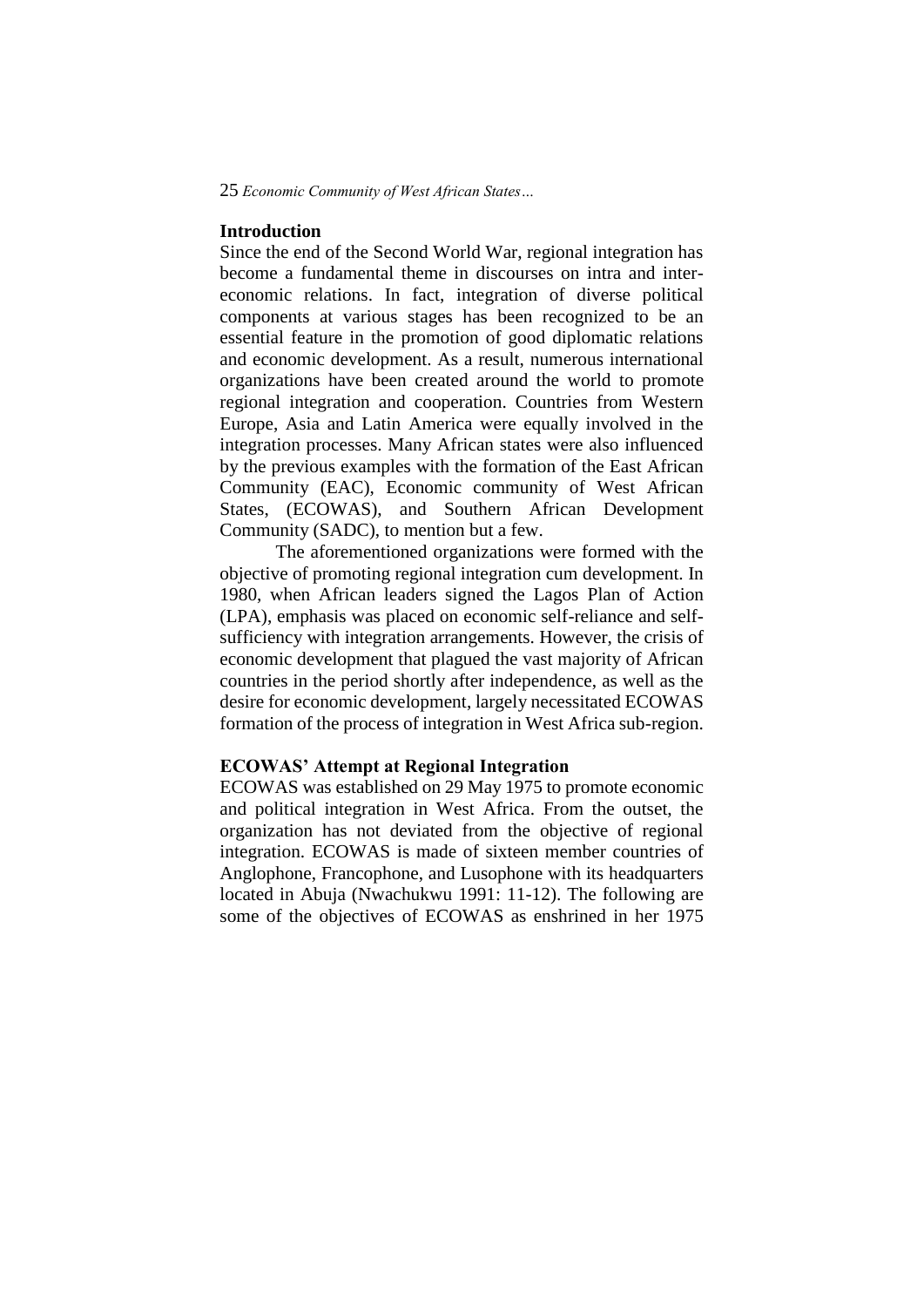treaty; the promotion of cooperation among member states, liberalization of inter–community trade, enhancement of free movement of persons throughout the sub-regions, facilitation of the rights of people to reside anywhere in West Africa, etc. Thus, it can be argued that the main objective of ECOWAS is promotion of integration in social and economic fields. In order to improve on what was set out in 1975, the ECOWAS treaty was revised in 1993 with targets on economic, political and conflict resolution objectives (Bassey 2012: 271-272).

The economic objectives aimed at creation of a common market and a single monetary zone while the political objectives include the provision of ECOWAS parliament and court of justice, among others. The treaty equally assigned the responsibility of preventing regional conflict. ECOWAS has since inception attempted to realize these objectives through integration between and among member states. Like most concepts in the humanities and social sciences, however, integration does not enjoy a unanimously acceptable definition as several scholars have defined the term based on their intellectual orientations. It is, therefore, very difficult to define. For the purpose of this paper, integration is defined as cooperation between and among political entities leading to the creation of a new center and the formation of a sense of identity and integrated community (Aworawo 2006: 25). It can also be described as turning hitherto distinct units into components of a coherent system. It could be understood to mean the incorporation of equals into a political or economic unity.

For a very long time, scholars have recognized the lack of enthusiasm and aversion of political units to submit part of their sovereignty to a supranational organization as the greatest obstacle to integration. Thus, ideas began to emerge on how to achieve integration in spite of the intensive politics in the international arena. Accordingly, many theories have been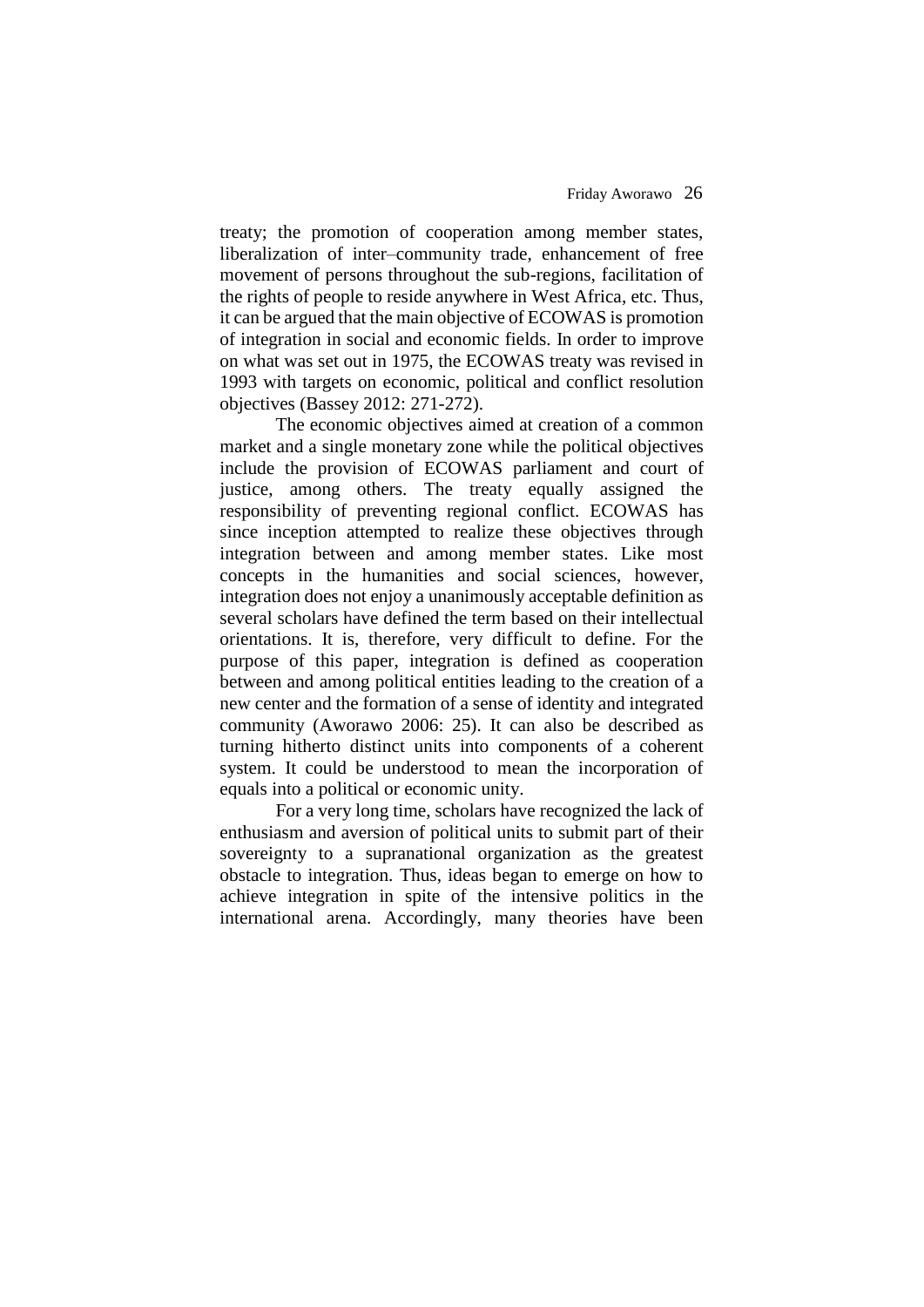propounded to illuminate our understanding of the phenomena of integration among countries.

This paper adopts functionalism and neo-functionalism theories which have relevance to integration in the ECOWAS. An attempt has been made to evaluate their application and relevance in West African processes of integration. In the view of Mitrany (a leading exponent of functionalism theory), shortly after the end of the Second World War, integration could be effected through a transnational organization (Mitrany 1943: 77). Hence, international activities could be organized around basic functional needs such as transportation, health, cultural, trade and production activities. Mitrany identifies high politics and the reluctance of states to surrender their sovereignty to a supranational body as the greatest obstacles to integration. He, therefore, contends that integration is more effective when it begins with social and economic issues. He also noted that the passing of time would necessarily lead to integration at higher levels and on more issue areas. Cooperation will even involve political issues with the passing of time. It follows that functionalism assumed that internationalization of politics and economics would ultimately shift loyalty and sovereignty from states to international organizations.

This assumption is fraught with certain difficulties. Indeed, the creation of a new international organization may not lead to the shift of loyalties from states. This was, for example, well-illustrated in the case of the defunct East African Community. The Community had a well-organized East African Airways, which served the three Member States, Kenya, Tanzania and Uganda. In spite of this, however, Kenyan industrialists persistently argued for a separately-operated national airways on the ground that the sub-regional one was inefficient and did not adequately serve their growing requirements. Such cooperation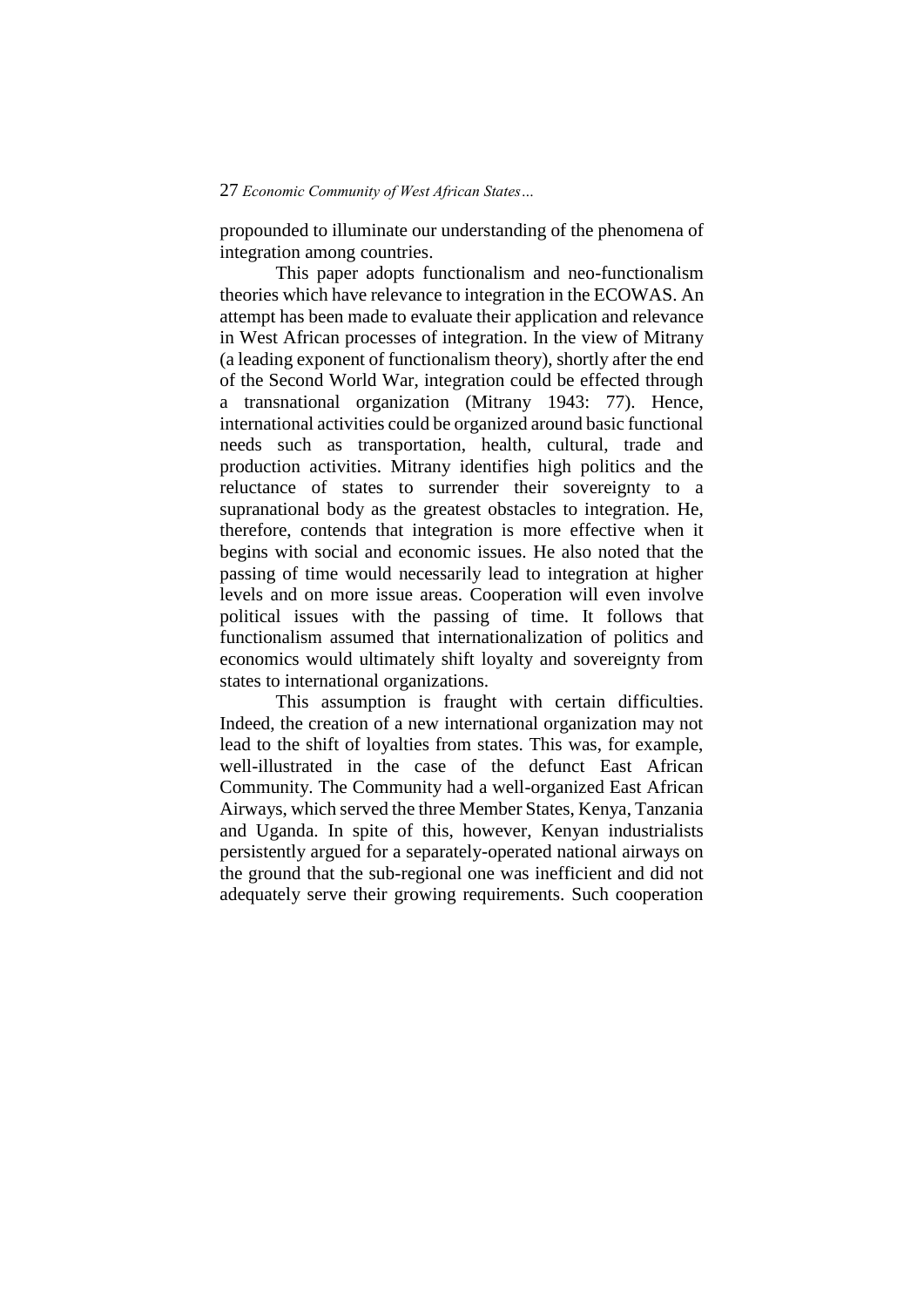effort must be global, not regional according to the functionalist perspective.

The functionalist perspective was modified and developed to a higher point of refinement by other scholars, notably Haas (1957) and Schmitter (1970). The new perspective came to be called neo-functionalism. The central idea of Haas was that there exists a continuum between economic integration and political union. Both were said to be linked together by the "spill-over" effect through which the tasks and powers of the central institutions are increased, and integration gradually encroaches on politically-sensitive area. Subsequently, the political community would emerge and grow. Haas further argues that cooperation on social and economic issues leads to ever greater cooperation as the different political units involved in the integration process enjoy its benefits. The neo-functionalists argued that integration process should be regional. This determinism was essentially prompted by observation of the European experience. However, seeing this, as an automatic process, leaves little room for conscious effort on the part of the actors involved; hence a degeneration of the subjectivist aspect in the process of integration. In addition, issues which are noncontroversial and solvable by technocrats in the European context are generally problematic and require the attention of political leaders of Africa for a solution. None the less, the theory highlights the importance of achieving integration through issues that are not political.

As noted earlier, ECOWAS was set up to promote cooperation and development in all fields of economic activity, particularly in the field of industry, transport, telecommunication, energy, agriculture, natural resources, commerce, finance, etc. In 1993, the ECOWAS Treaty was revised to enable it address new realities, notably the global craze for democratization, security, good governance, and human rights (Nwoke 2005:113-114). The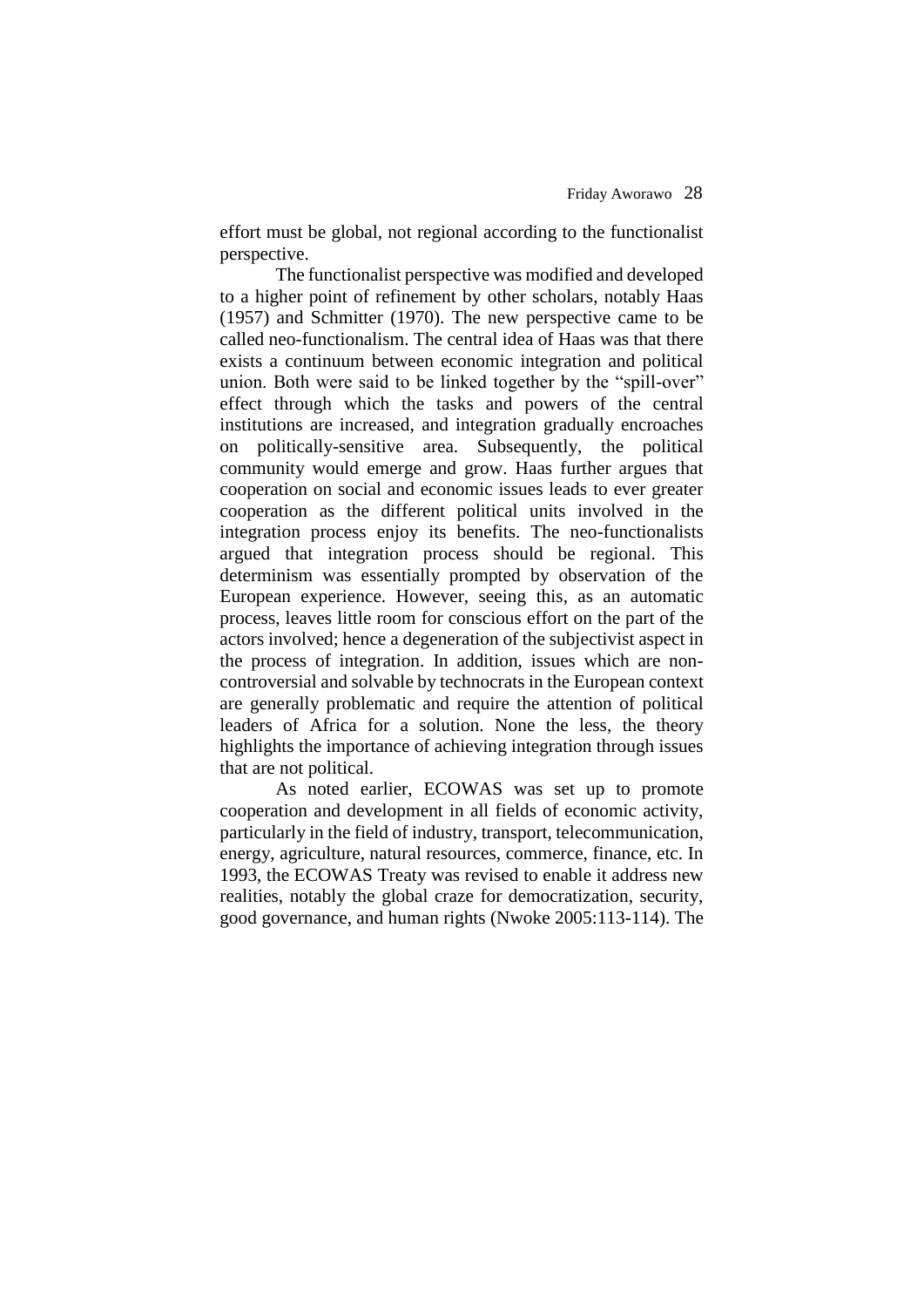upsurge of incessant conflicts, illegal cross-border activities in West Africa, and the opportunities provided by the African Economic Community expectedly provoked collective response among West African countries with ECOWAS providing an appropriate platform.

# **Contextualising Trade Liberalization/Inter-regional Trade**

The ECOWAS as an agent of regional integration arrangement has the aim to eliminate all tariff and non-tariff restrictions on intra-ECOWAS trade, establish a common external tariff and commercial policy against non-ECOWAS countries, abolish all obstacles to the movement of all factors of production, and harmonize domestic policies across its member-countries. In this regard, a comprehensive trade liberalization programme was designed. It was to become operational in 1979 but had to be postponed till 1990 when it was finally launched. The implementation of the programme was planned for three stages. The first stage is for an immediate and full liberalization of trade in unprocessed goods and traditional handicrafts while the second stage seeks the liberalization of trade in industrial products, with the phasing reflecting the differences in the levels of development of three categories of ECOWAS member-states. The third stage focuses on the gradual establishment of a common external tariff.

The trade liberalization scheme of ECOWAS is by and large a progressive reduction culminating in the elimination of all tariff and non-tariff barriers against intra-ECOWAS trade. The annual tariff reduction rates varied among the three categories of countries: (i) the most advanced of the countries whose schedule was expected to be in 6 years; (ii) the middle group countries whose completion period was set at 8 years; and (iii) the third group whose schedule was expected to last for up to 10 years (Nwokoma 2009: 226).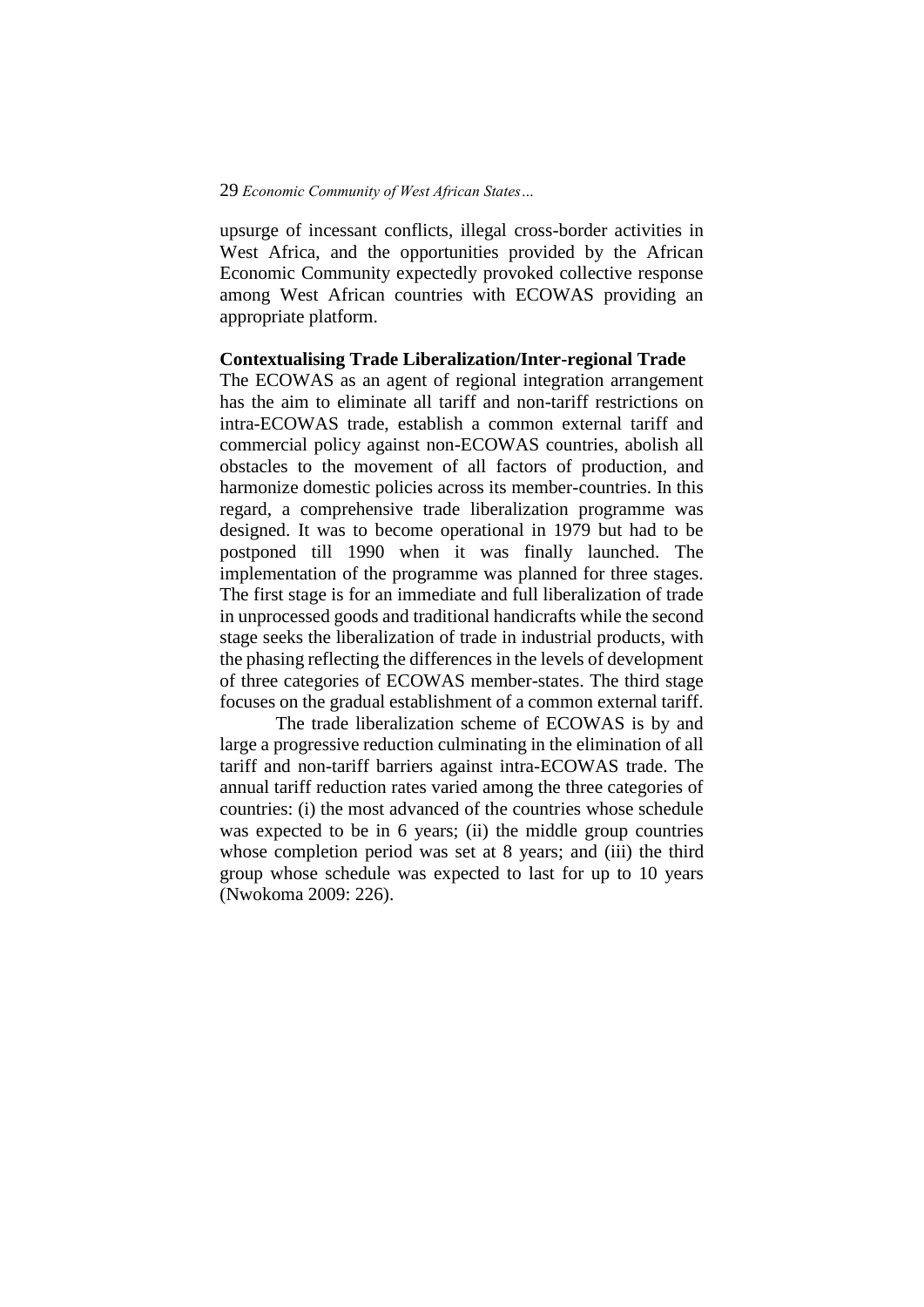According to the agreed implementation schedule, total elimination of all trade barriers was expected to occur by the end of 1999. But as at that time, only one country was able to operate in compliance with the agreed obligation. The Authority of ECOWAS in December 1999 approved a new proposal – the Nigeria-Ghana fast-track approach, which suggested the elimination of all trade barriers by 15 April 2000 and the establishment of a common external tariff by 1 January 2001. In spite of the motives by the ECOWAS to catch up with West African Economic and Monetary Union (UEMOA), not very much has been achieved and there are issues yet unresolved such as the relationship between ECOWAS and UEMOA and how ECOWAS plans to complete the convergence of its trade liberalization programmes with UEMOA, which is yet to be seen (Oche 2010: 186-188).

In practical terms, ECOWAS has not been able to increase the volume of interregional trade in West Africa. For example, intra-ECOWAS export and import trade was only 9.25 percent and 13.61 percent of total West Africa export and import trade in 2019 (Ndubisi, 2009: 235). In contrast, ECOWAS export and import trade with EU was 31.44 percent and 45.5 percent of total West Africa exports and import trade for the same period (Aworawo 2016: 26-27).This unimpressively low rate of intra-ECOWAS trade cannot provide the required wider market, which is needed for modern industrial growth. Also, the balanced structure of trade links with the metropolitan countries has implications for the development of local industry in West Africa to produce manufactured goods as a component of intra-ECOWAS trade.

As part of ECOWAS strategies for promoting industrial development in West Africa, member states are expected to cooperate with one another in the exchange of industrial plans, avoid unhealthy rivalry and waste of resources, and harmonize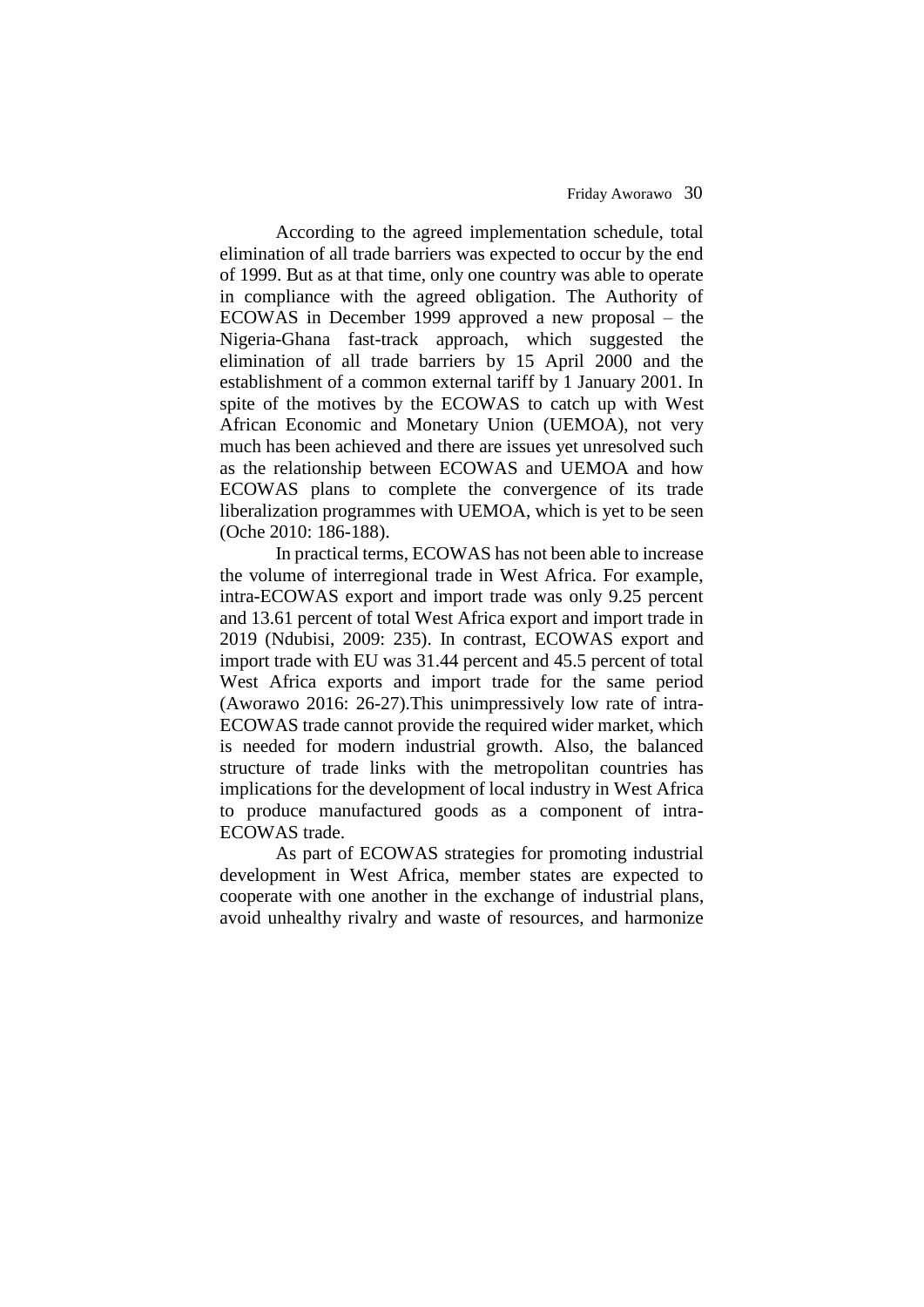their industrial policies to avoid disruption resulting from dissimilar policies. In West Africa, the need to harmonize policies is higher in the industrial sector than in any other sector. During the negotiation for ECOWAS, most of the states supported efforts geared towards a national development of industry in West Africa as the foundation for an eventual coordinated regional approach to industrial policies, which are the subjects of Chapter V (Articles 28 & 32) of the ECOWAS Treaty. Unlike the implementation of the provisions on trade, which in the Treaty is timed the provisions for the harmonization of industrial policies make no reference to any timetable for implementation (Bolarinwa, 2005: 120). The provisions, however, provide for a three-stage approach for the harmonization of industrial policies within the framework of the custom union model.

Apart from the provisions in Chapter V, other provisions of the Treaty address the issue of industrialization. There are Articles 27 and 39, for instance, that provide for free movement of 'factors' within the Community in a bogus fashion. For instance, there are no definite provisions on strategy for harmonizing the politics of indigenization of individual member states of the Community. Also, there is the Fund for Cooperation, Compensation and Development, which was established by Article 50. The Fund's main purpose is to reverse possible inequality in development resulting from the application of the provisions of the Treaty on the liberalization of trade within the Community, as well as on the harmonization of industrial policies. The Fund shall derive its resources from "receipts from bilateral and multilateral sources as well as other foreign sources". Chapter VII and IX of the Treaty also contain provisions that are of relevance to industrial developments. There are provisions on programmes for the common evolution of common policies and joint development of transport,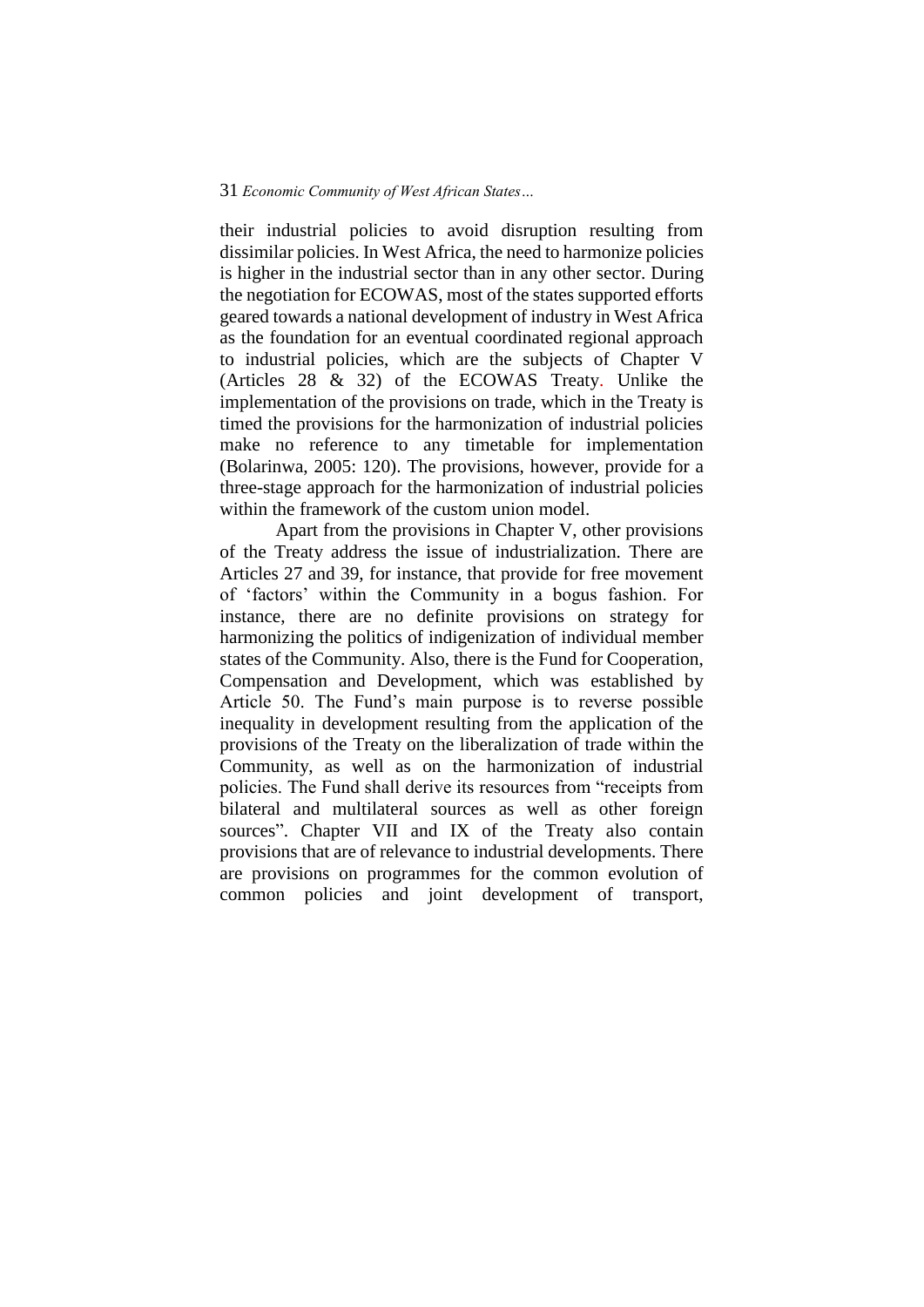communication, energy, and other relevant infrastructures within the Community.

By 1983, ECOWAS had been able to put in place an Industrial Cooperation Policy with the objective "to adopt a subregional approach to economic development which would include market integration (liberalization and promotion of intra-Community trade) and physical integration (in the areas of production, infrastructure, transport, communication, natural resources and energy". The Industrial Cooperation Policy is drawn around the idea that a sub-regional approach to industrial development should give priority to industries that would contribute to the modernization and promotion of other sectors. The Policy is also aimed at establishing the industrial foundations of the Community by promoting intermediate goods and input production industries. This is expected to facilitate the specialization of states or groups of states within the sub-region.

Since the end of the 1980s, cooperation activities in the industrial sector had been essential on the Community's Industrial Development Programme adopted in 1986. Activities under the Programme include rehabilitation of industrial enterprises, coordination of production activities through the involvement of the private sectors in member states, regional cooperation in industrial training, and sponsorship of West African Industrial Forum. While these are accomplishments in some respects, the pursuit of the goal of industrialization within the framework of customs union in ECOWAS region has only encouraged the extension of national import substitution by individual member states to regional level. The industrial structure of West Africa and the types of dominant industrial activities further reveals the weakness of import-substitution strategy for regional approach to industrial development in West Africa.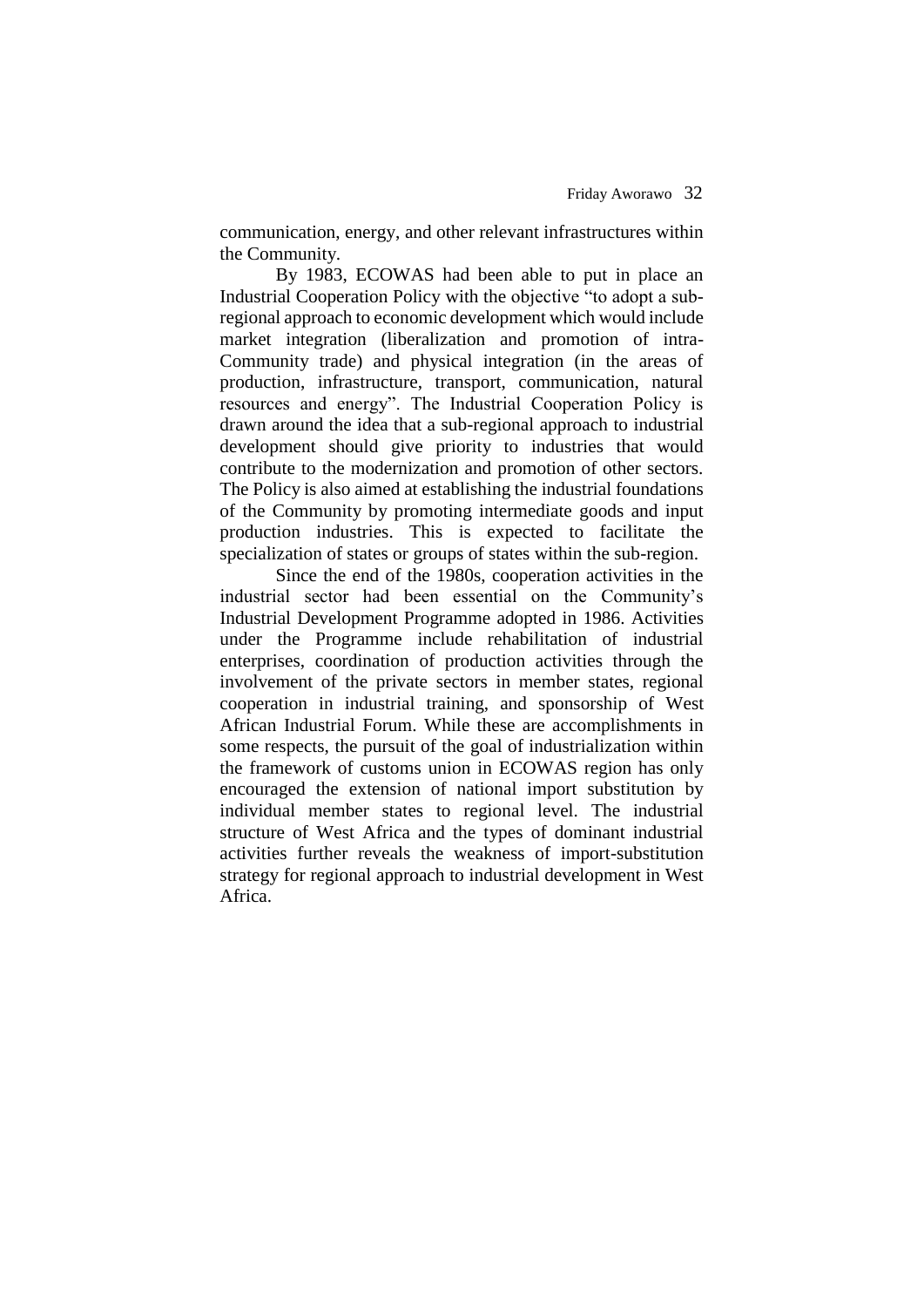# **Free Movement**

Based on the provisions in Article 2(2d) ECOWAS' Treaty which states that

> the community shall, by stages ensure the abolition as between the Member States of the obstacles to the free movement of persons, services and capital

just as Article 27(i) confers the status of community citizenship on the citizens of member-states and enjoins member-states to abolish all obstacles to freedom of movement and residence within the Community (Lafenwa 2008: 350). ECOWAS in principle recognizes the need to maintain and encourage interregional migration as a way of rationalizing and optimizing resources used at the regional level toward the liberalization of trade and improved competition. The central assumption of this orientation can be summarized at random with the words of one of the founding fathers of ECOWAS, Yakubu Gowon, who noted thus:

> Even more than the promotion of trade, the mobility of labour and the other factors of production were central to ECOWAS and exemplified what the community was about. The free movement of persons within the region was both a repudiation of colonial frontiers in so far as they impeded the economic development of the new States, and an affirmation of the spirit of cooperation and mutual assistance. The intention in creating ECOWAS is that free movement of labour, like trade liberalization, would proceed gradually.

> > (Gowon 1984:36)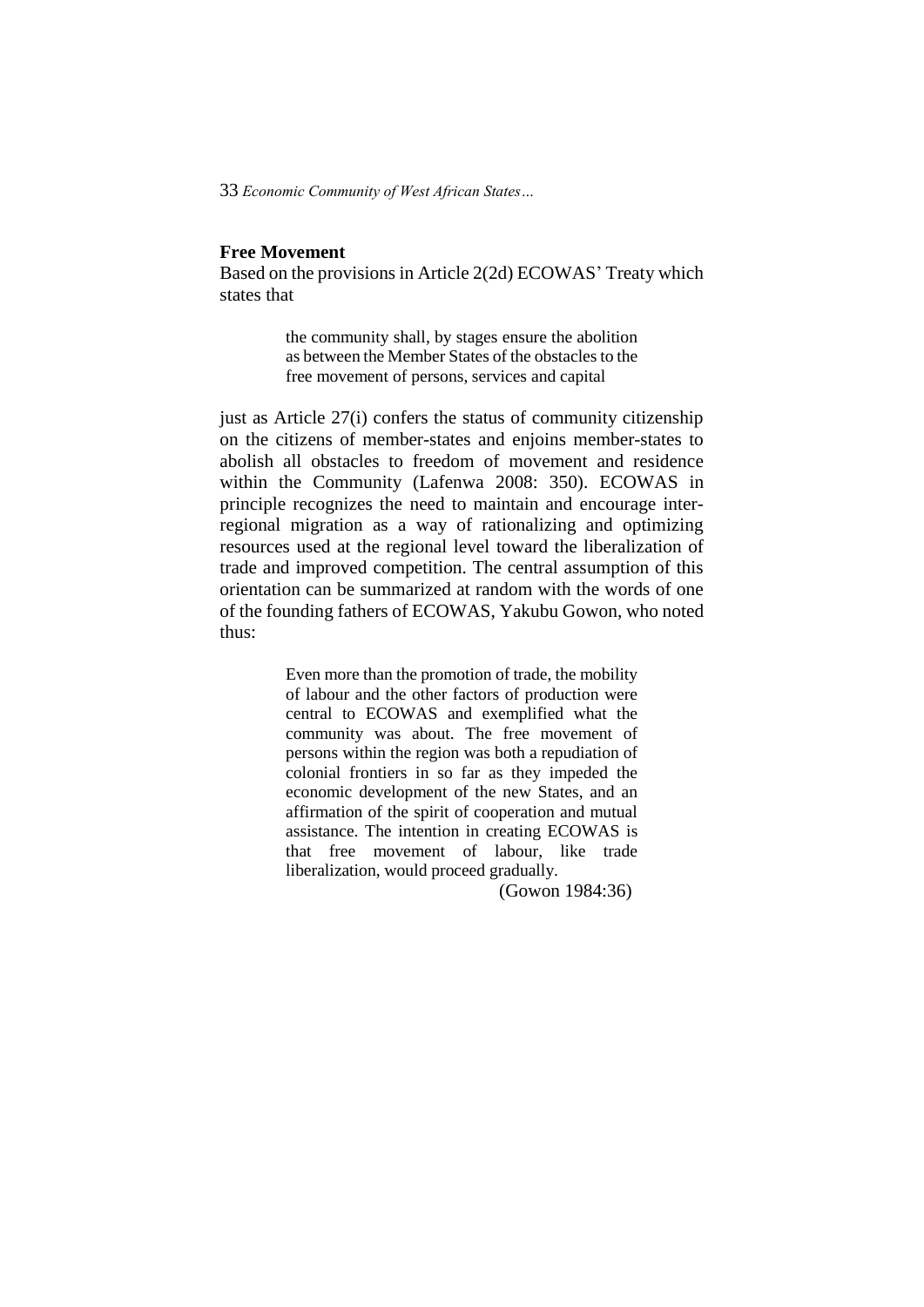#### Friday Aworawo34

Thus, the first concern was to give security to those already living and working abroad in the interests of stabilizing production and increasing economic growth, while the relaxation of control was expected to also channel skills and labour to countries where they were in short supply and provide at least temporary relief for those states without adequate employment opportunities. In other words, international borders between and among states would be considered corridors rather than lines of exclusion if all are to benefit from integration arrangements in West Africa.

The question arising from the limitations of the Treaty provisions on free movement led to the signing of the Protocol on Free Movement, Residence and Establishment in member states on May 29, 1979, which came to force in 1980. ECOWAS Treaty provides for the free movement of persons, residence and establishment, yet in practice, this cannot be automatic, and, therefore, the phrases "by stages" and "by agreements with each other". The main idea in the ECOWAS Protocol on Free Movement of Persons is that at the end of a transitional period of fifteen years, every "community citizen" has the right to enter, reside and establish in the territory of any Member State. The transitional period is trilaterally Phase I – Right of Entry of Establishment (1980-85); Phase 2 – Right of Residence (1985- 90); Phase 3 – Right of Establishment (1990-95). The transition from one phase to the next, according to Article 2 (4) of the Protocol, has to be "based upon the experience gained from the implementation of the first phase". The Community has adopted all the three phases of the Protocol on Free Movement of Persons, Right of Residence, and Right of Establishment. However, ratification proved to be a very difficult and protracted exercise. The implementation of the Protocol was evidently a serious problem. For instance, all ECOWAS citizens, excluding those defined by law as undesirable aliens, may enter without a visa and reside in any member-state for a maximum of ninety (90) days.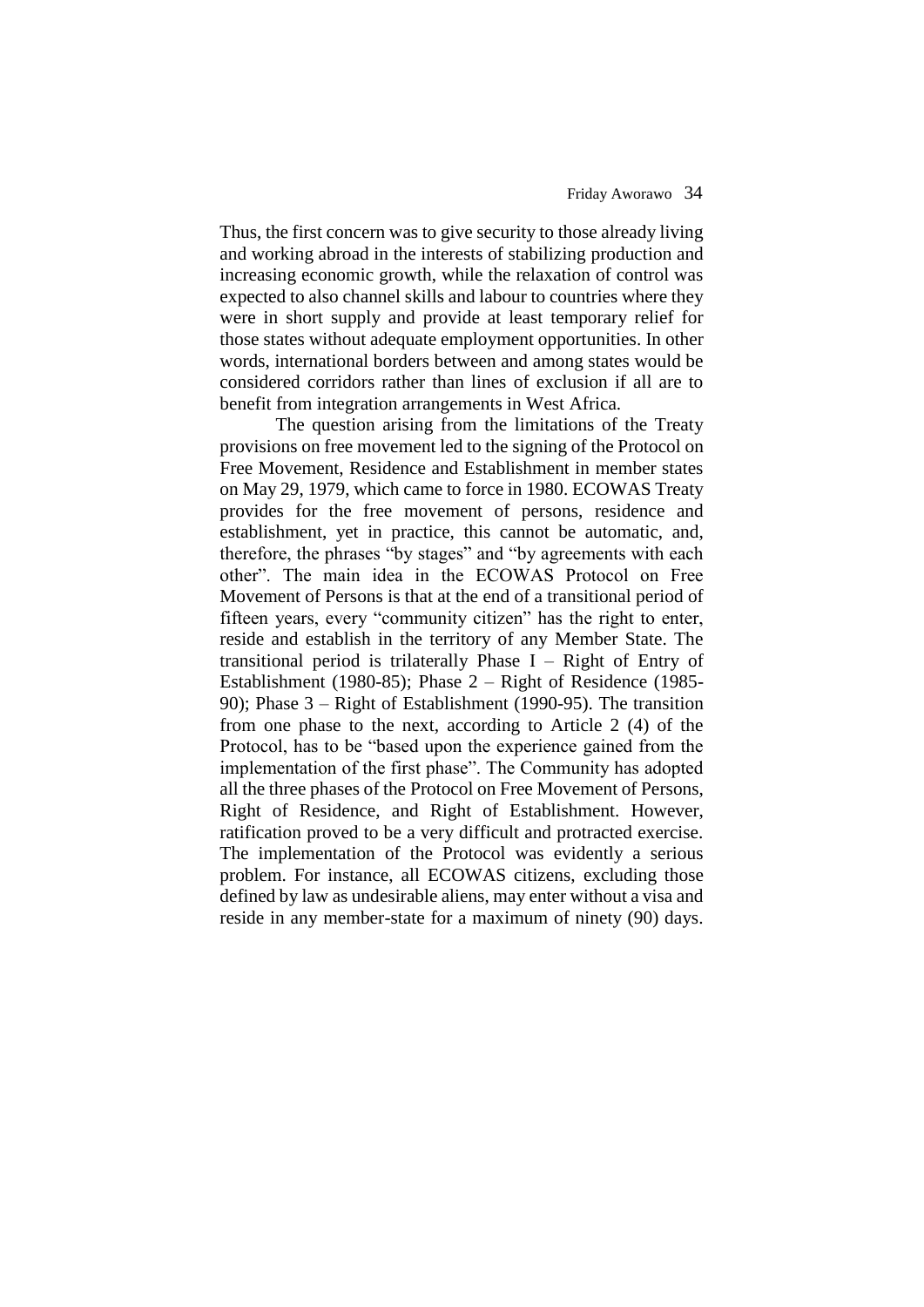The only requirement for ECOWAS citizens is a valid travel document and international vaccination certificates. While the visa and entry permit requirement may have been abolished in all ECOWAS member-states, it is observed that nearly all the States still maintain numerous check-points, and ECOWAS citizens are subject to administrative harassment and extortion. For example, there are over 30 security checkpoints between Nigeria's and Ghana's international borders; with duplications of functions by security agents. Most of the checkpoints are artificially designed for extortion.

The ECOWAS Agenda for Action was put in place to ease the procedures at entry and exit points further and facilitate free movement. It involves the use of ECOWAS Travel Certificate to ease and simplify formalities for cross-border movement. In 1993, it was reported that the number of countries printing ECOWAS Travel Certificate increased substantially. The ECOWAS Travel Certificate has been in circulation in Burkina Faso, Gambia, Ghana, Guinea, Nigeria, and Sierra Leone. The Executive Secretariat of ECOWAS claims that "high printing costs are a prohibiting factor for some Member States", and financial assistance is being sought from a number of donors for such countries.

Part of ECOWAS migration rules is that ECOWAS citizens holding a Travel Certificate or Passport should be exempted from filling migration and emigration forms for ECOWAS Member States. The harmonized immigration and emigration forms were introduced, and to be used in only exceptional cases. But member-states have been reluctant to introduce these forms for use.

There is also the ECOWAS Brown Card Motor Vehicle Insurance Scheme that was introduced as an accompanying measure to the other programmes on free movements and goods. Twelve countries have currently applied for the scheme. These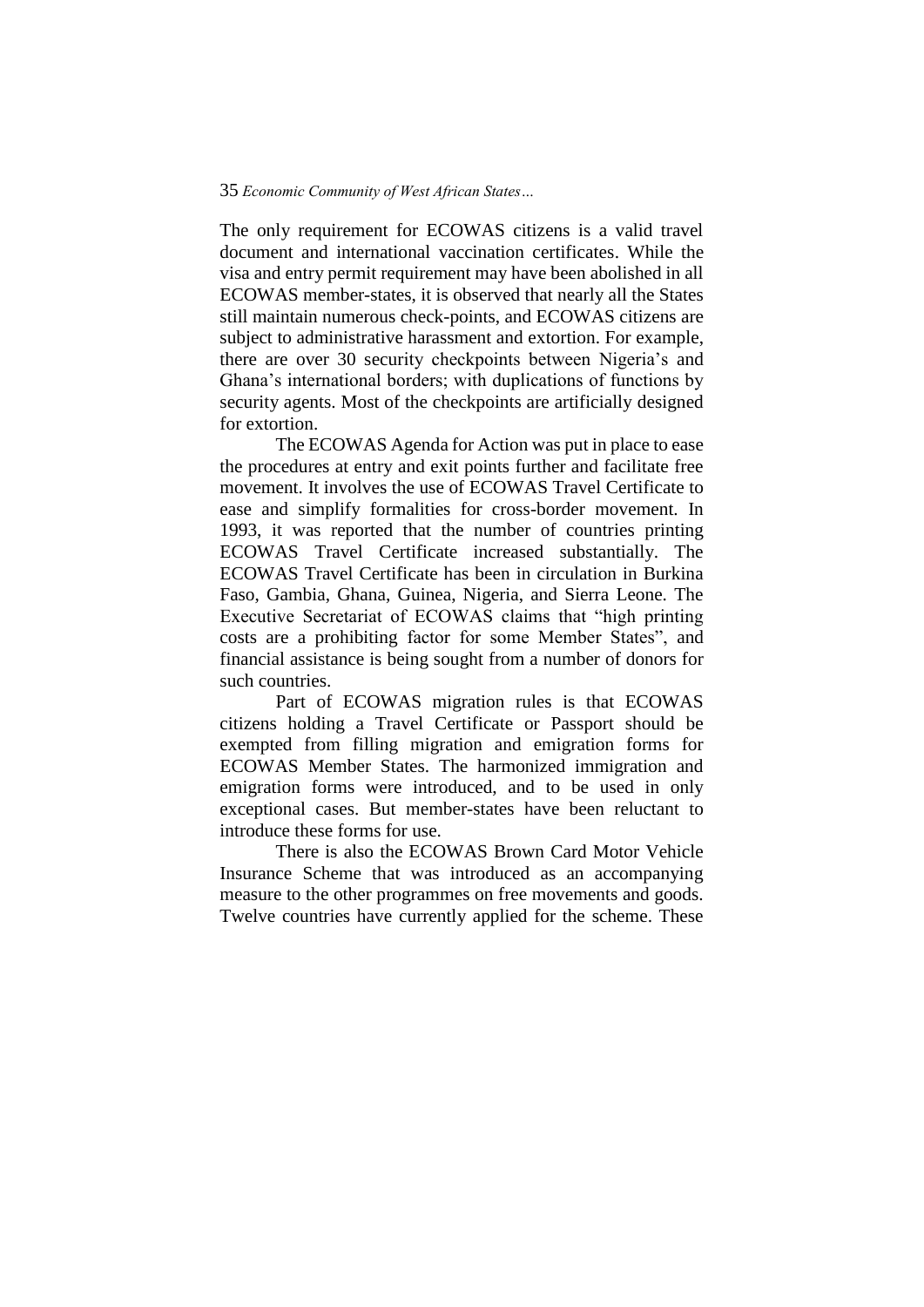are Benin, Burkina Faso, Cote d'Ivoire, Ghana, Guinea, Guinea Bissau, Mali, Niger, Nigeria, Senegal, Sierra Leone, and Togo. In spite of the lofty provisions of ECOWAS Treaty and protocols, the continuous initiation and application of discriminating economic policies against non-citizens (including Community citizens) by the various ECOWAS countries, at best, has ridiculed the claims of the liberalization of movement of persons in ECOWAS sub-region. Today there are different levels of restriction against free movement in ECOWAS region. The first level consists of the restrictive measures by individual memberstates of ECOWAS to protect national interests defined in most cases as the security, income, and safety of their nationals and their property. Such include immigration laws and indigenization policies and programmes.

The duplication and multiplication of regional integration schemes in the West African sub-region have always created the problem of multiple loyalties. The laws and rules of the smaller groupings such as UEMOA for example on the movement of persons within a larger one like ECOWAS have a tendency to create problems except the policies and programmes of the two bodies are harmonized. The second level of restrictions represents the policies and programmes of the smaller groupings, especially as they relate to population movement. The ECOWAS Treaty and Protocol on the Free Movement of Persons with its contradictions remain the third level of restrictions.

# **Conflict Management and Good Governance**

Although the first Treaty of ECOWAS was silent on conflict management and prevention, it was however appreciated quiet early in the life of the Community that no meaningful economic integration and cooperation could take place within the subregion without peace and security. The Protocol on Non-Aggression, 1978, and the Protocol Relating to Mutual Assistance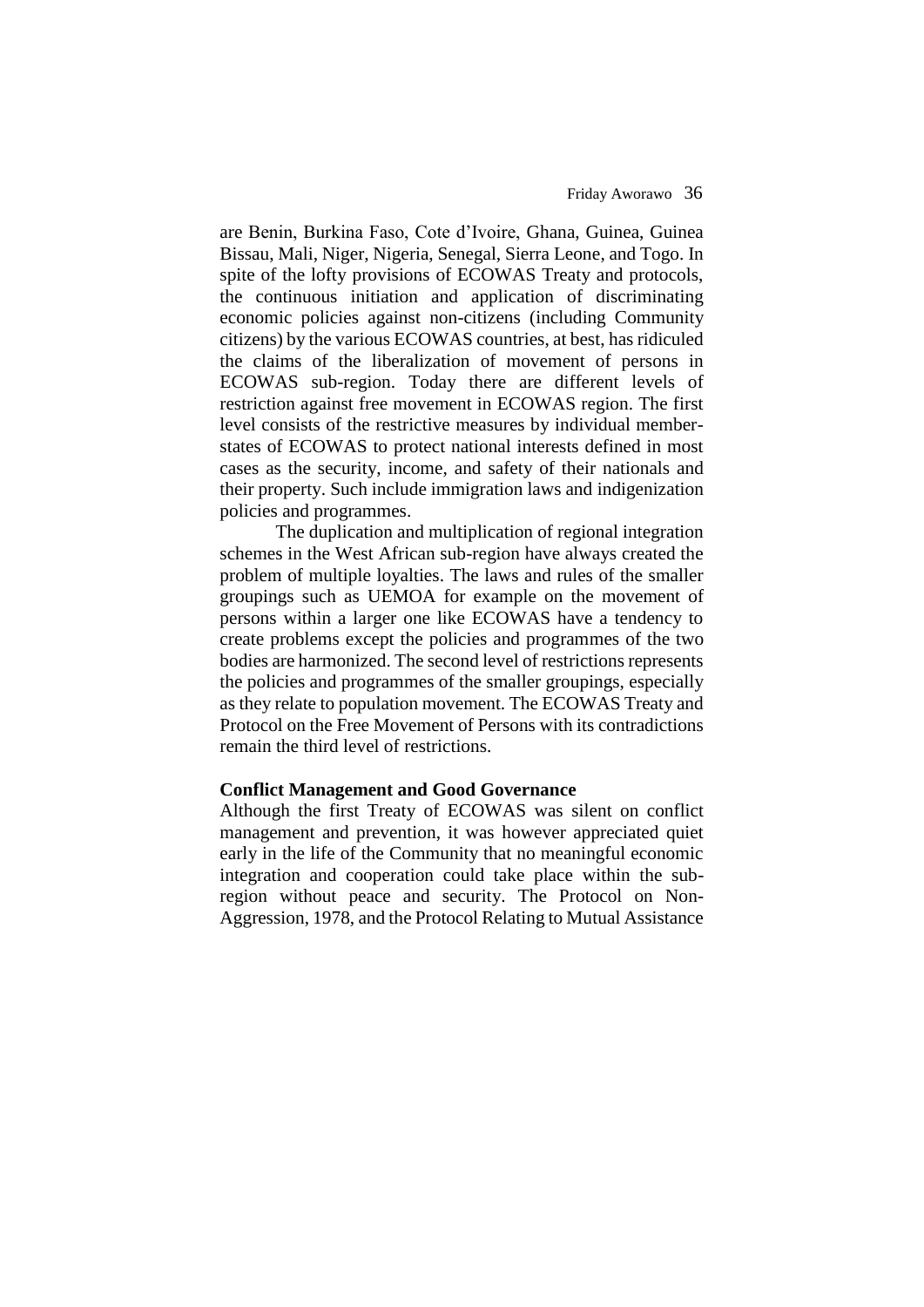on Defence, 1981, were nevertheless incorporated into the ECOWAS Treaty to address some security concerns. In August 1990, ECOWAS sent a peace enforcement force – the ECOWAS Cease-Fire Monitoring Group (ECOMOG) – to Liberia following the outbreak of a civil war in the country (Adebajo, 2008: 177- 178). At the time the ECOMOG force moved into Liberia, it was almost certain that neither the United Nations nor the United States was going to intervene to bring about peace. Indeed, ECOWAS rose creditably to the challenges of conflict management and peace keeping in West Africa at a time when the great powers had literally abandoned West Africa and indeed the continent as a whole and focused their attention on Bosnia in Europe.

As the international community delayed and appeared confused, Liberia's neighbours and other countries in West Africa were grappling with the inflow of refugees. This development, no doubt, affected the perception of ECOWAS members-state that identified the Liberian crisis as a threat to the peace and economic well-being of the sub-region. Subsequently, in August 1990, a Peace Plan was announced for Liberia. In the official circles of some West African countries, specifically the regional hegemony, Nigeria, intervention was seen in terms of the defense of peace and security in the sub-region as well as in the spirit of goodneighbourliness. Nevertheless, support for the initial operations of ECOMOG in Liberia was not total as some member states of ECOWAS only approved of ECOMOG operations quite reluctantly. Nevertheless, ECOWAS equally intervened in the Sierra Leonean Civil War as a security strategy to curtail threats to regional economic integration.

The intervention by ECOWAS Ceasefire Monitoring Group (ECOMOG) in Liberia was an ad hoc sub-regional response to the challenges of peacekeeping and conflict management. It was, therefore, expected to be confronted with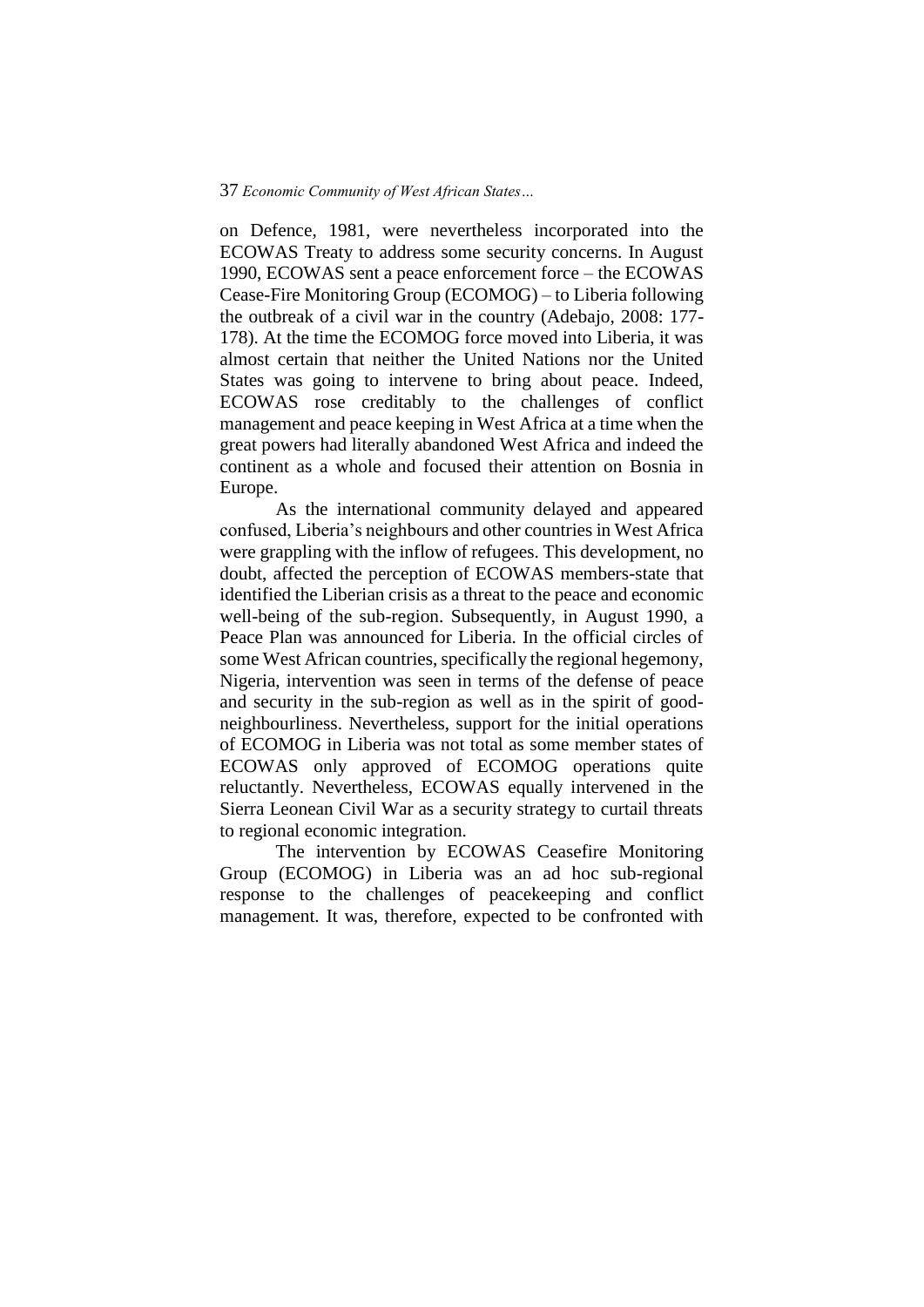challenges. Subsequent engagement of ECOWAS with conflict resolution and management in other parts of West Africa brought lessons, all of which eventually led to the adoption of an ECOWAS' Mechanism for Conflict Prevention, Management, Resolution, Peace Keeping and Security in December 1999. Together with the 1978 Protocol on Non-Aggression and the 1981 Protocol Relating to Mutual Assistance on Defense, the Mechanism provides the foundation for ECOWAS' collective security system. ECOWAS has continued to work towards improving its collective security system. For example, the ECOWAS Defence and Security Commission met in Abidjan from 14-18 August 2002 and approved a harmonized training programme for ECOMOG stand-by units in three training schools in the region – the Peacekeeping School in Zambakro, Cote d'Ivoire, the Kofi Annan International Training Centre in Accra, Ghana, and the National War College in Abuja, Nigeria.

On 17 October 2002, West African troops were deployed in Cote d'Ivoire as ECOWAS assistance in that region. On 28 February 2004, the UN Security Council voted in favour of integrating these West African peacekeepers into a UN Operation in Cote d'Ivoire (UNOCI) (Vogt, 1991:26). When crisis resurfaced in Liberia in 2003, ECOWAS deployed a second peacekeeping operation in the region. A Comprehensive Peace Agreement was reached on  $19<sup>th</sup>$  August 2003, after which the ECOWAS Mission in Liberia (ECOMIL) began deployment outside Monrovia. The UN later approved the conversion of ECOMIL into a UN International Stabilization Force.

The development of a sub-regional mechanism for conflict management and peacekeeping has progressed far more in West Africa than any other parts of Africa. The accomplishment of ECOWAS in Liberia and Sierra Leone has earned the regional organization a measure of international recognition. Arguably, this can be linked to paying due regard to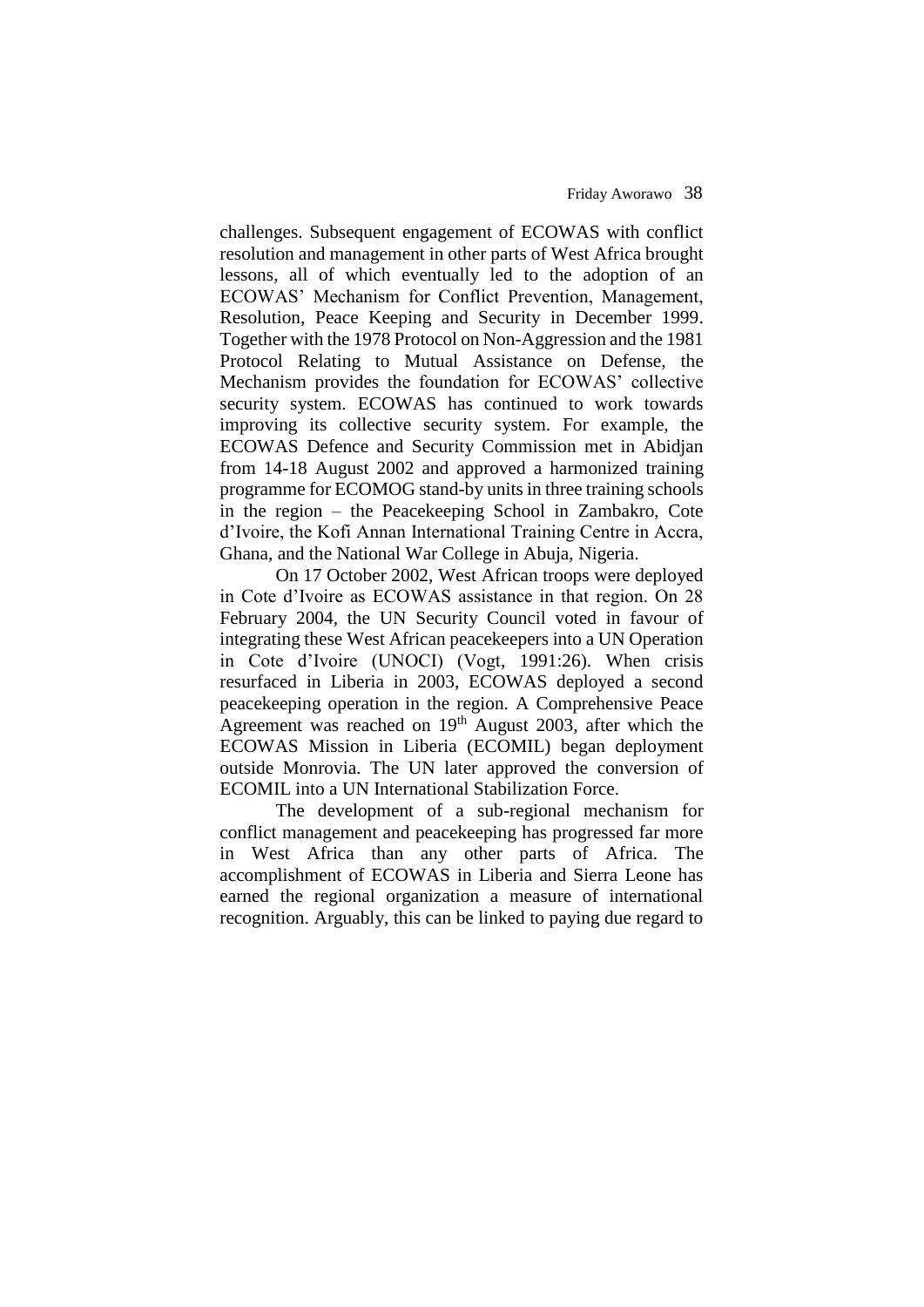the issues of good governance and democratization. Some of the principles espoused in the Revised Treaty of the Economic Community of West African States and other major declarations on the various conflicts in West Africa underline the notion that democratization, responsive and responsible governance are the most effective conflict management tools. Because there exists consensus among member-States of ECOWAS on the need to operate an effective sub-regional conflict management mechanism that also takes seriously the issues of good governance and democracy. The returns on investment on collective security have been quite high in West Africa.

Recently the sub-region was reportedly said to be experiencing an improvement in its security situation. This can be ascribed to a commitment to the principles of democracy and good governance as expressed in the democratic elections in Burkina Faso, Liberia, and successful political transition that occurred in Guinea Bissau and Togo. In Sierra Leone, ECOWAS supported the appointment of a Representative of the United Nations Secretary-General to facilitate peace process and national reconstruction actions in the country. Also in Cote d'Ivoire, ECOWAS remains committed to the implementation of the United Nations Security Council Resolution 1633 and the mechanism put in place by the International Task Force. ECOWAS' recent intervention in the Gambia was responsible for the sustenance of democratic process in the country.

Despite some success stories, conflict management mechanism of ECOWAS is still largely underdeveloped and generally lacking in established institutions and structures. Because of the absence of institutionalized structures for conflict management, conflict resolution initiatives have mostly taken ad hoc forms. In the Liberian conflict, for example, ECOWAS Heads of State and Government established a Community Standing Mediation Committee, which in turn created the ECOMOG at its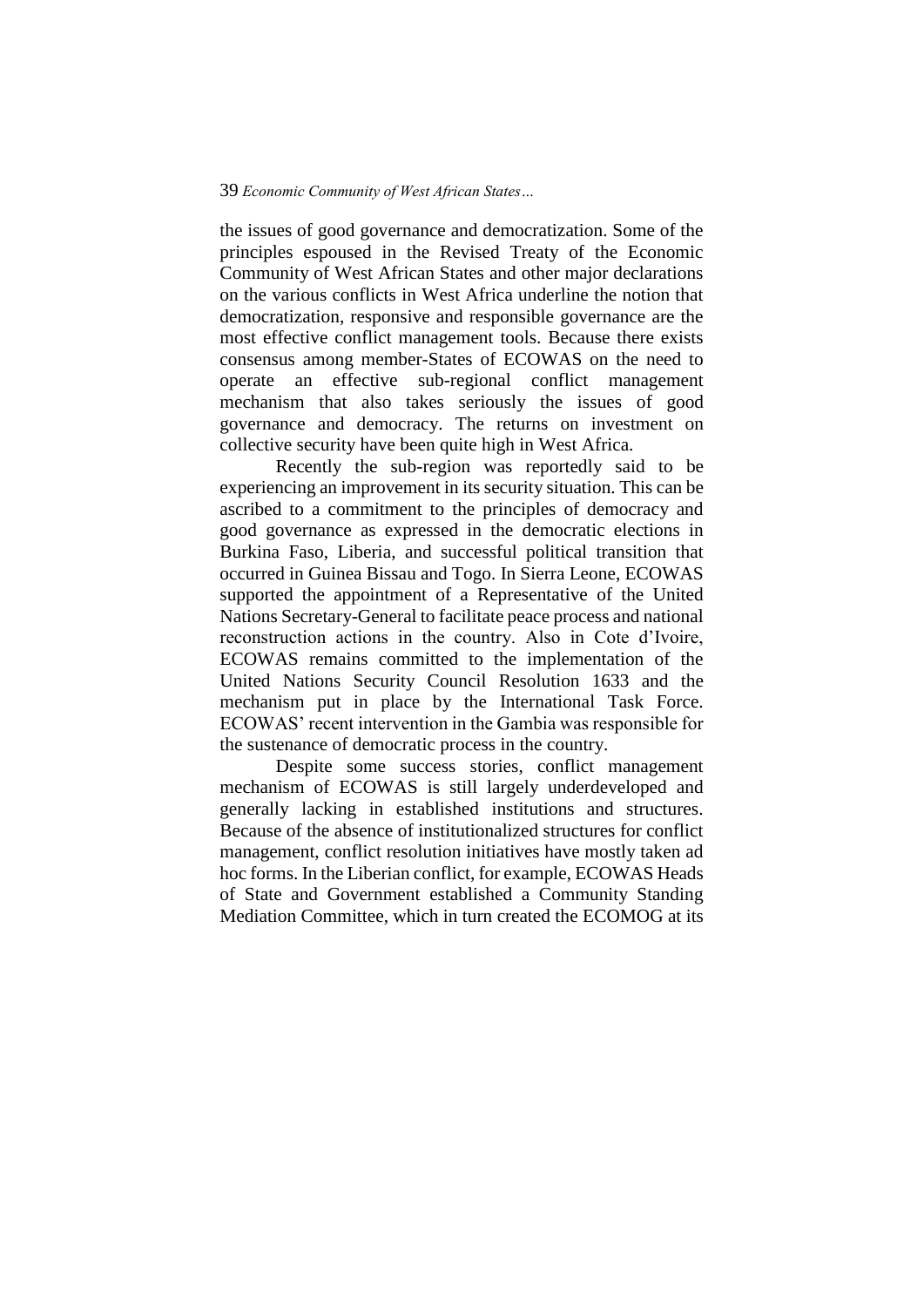#### Friday Aworawo40

inaugural session. In Sierra Leone, ECOWAS Heads of State and Government did not formally approve of the ECOMOG force until some three months after its inauguration. In Guinea Bissau, the ministerial-level ECOWAS Defense Council voted to extend ECOMOG's mandate to Guinea Bissau even before ECOWAS Heads of State and Government had time to address the issue.

The establishment of ECOWAS' Mechanism for Conflict Prevention, Management Resolution, Peacekeeping and Security in December 1999 is commendable as a commitment by ECOWAS to create permanent machinery for ensuring lasting peace and stability. However, the Mechanism does not address the critical issue of who would determine when and how the military force under the Mechanism would be deployed. ECOWAS, like many sub-regional organizations in Africa, lacks effective early warning systems, reconnaissance, logistical capacities, risk assessment capacities, and, therefore, is considerably weak in conflict prevention. Although, ECOWAS can now boast of an Observation and Monitoring Centre, which is the hub of ECOWAS Early Warning System, it is hoped that the proposed standby force, ECOBRIG, would be well-organized for the management of West African security in the face of rising threat of terrorism in West Africa (Adeleke, 2007: 445-446).

### **Conclusion**

The process of West African integration through ECOWAS has writhed many deficits. The production structures of ECOWAS member countries are not complementary. In other words, the production structures in the member states are rather competitive and conflicting rather than complementing. This, in turn, reduces inter regional exchanges. The strategy of reducing customs duties to increase inter-regional trade in West Africa, though necessary, is not sufficient for promoting inter-regional trade in the subregions As such, ECOWAS is confronted with so many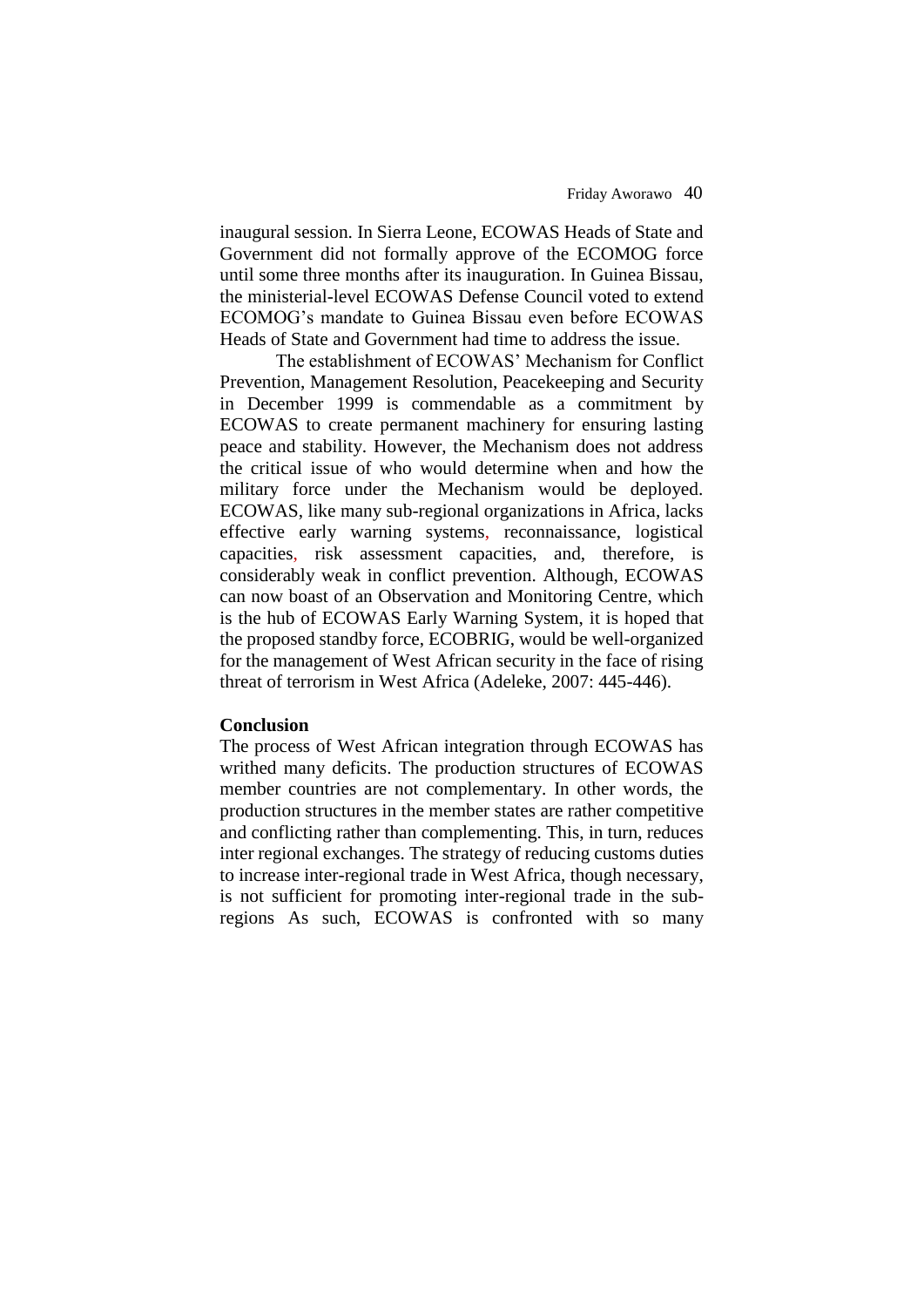challenges; yet, there are opportunities for improvement. Indeed, for real integration to take place in West Africa, member states have to intensify inter-regional trading activities in all ramifications because inter-sub-regional trade is still very low. It is also important for ECOWAS member states to intensify free movement of persons across borders by eliminating the various artificial road blocks put in place by security personnel at the borders. Furthermore, there is the need for collective selfreliance, commitment to democracy, as well as avoidance of armed conflict, which is a major impediment to regional integration in West Africa.

# **References**

- Adebajo, A. (2008) "Mad Dogs and Glory: Nigeria's intervention in Liberia and Sierra Leone". Adekeye, A. and A. R. Mustapha (Eds.) *Gullivers Troubles: Nigeria's Foreign Policy after the Cold War*. Scoosville: University of Kwazulu-Natal Press.
- Adeleke, A. (2007) "From Ecomog to Ecobrig: Regionalising the Security Architecture in West Africa". Potgieter, T. (Ed.) *Regions, Regional Organizations and Military Power*. Stellenbosch: Stellenbosch University Military Academy.
- Bassey, C & M. Nyonge (2012) "Nigeria and ECOWAS in the 21st Century: Challenges and Prospects of Meaningful Sub-regional Integration". Thomas A. Imobighe and W. O. Alli (Eds.) *Perspective on Nigeria's National Politics and External Relations*. Ibadan: University Press Ltd.
- Bolarinwa, J. (2005) "The ECOWAS' Integration and Development". *Nigerian Journal of Policy and Development* Vol. 4, 120.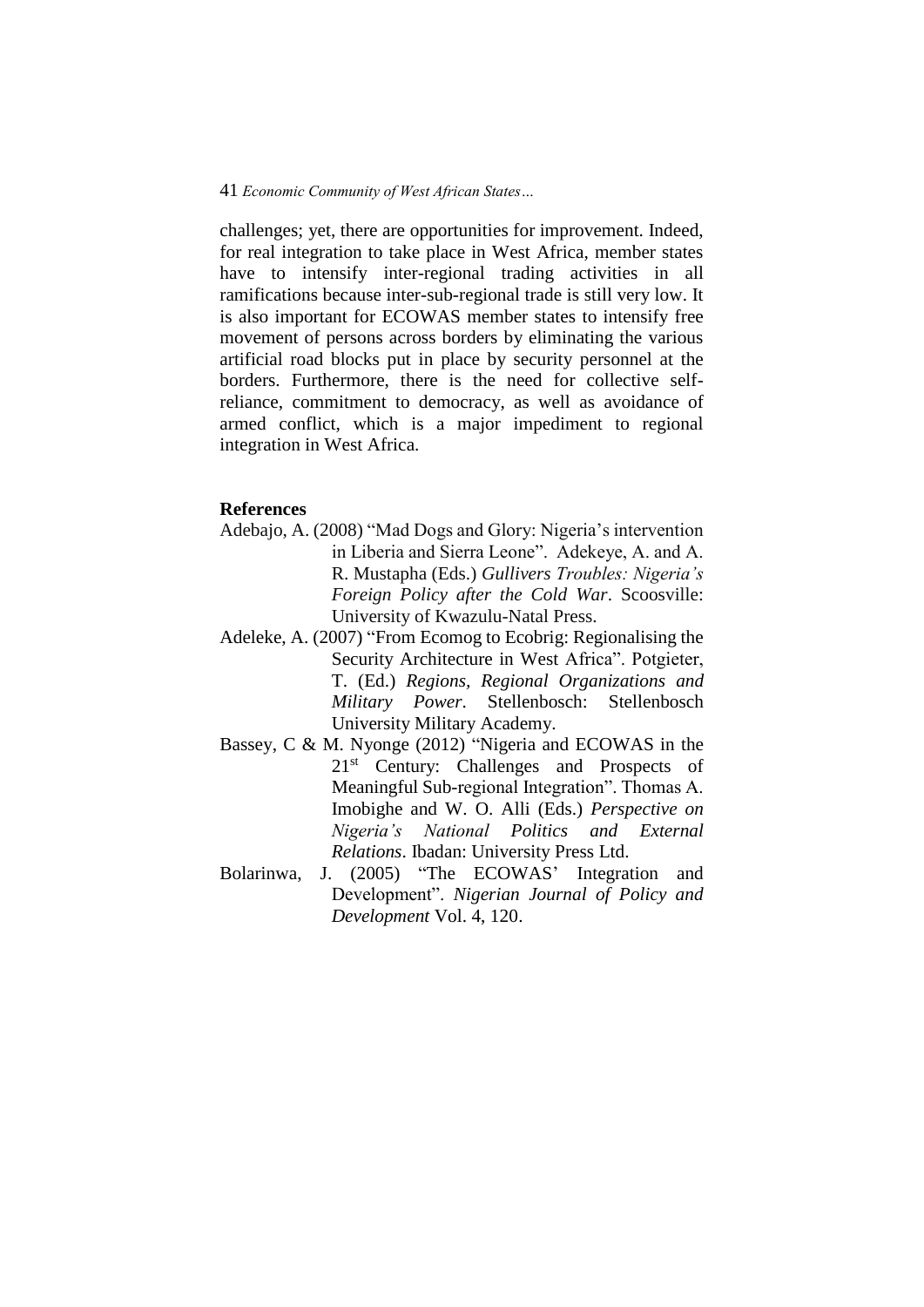- Gowon, Y. (1984) The Economic Community of West African States: A Study in Political and Economic Integration. PhD Thesis, University of Warwick.
- Haas, E. (1958) *The Uniting of Europe.* Stanford: Stanford University Press.
- Philippe, S. (1970) "A Revised Theory of Integration". *International Organizations* 24, 4.
- Lafenwa, S. A. (2008) "ECOWAS Protocol on Free Movement of and Border Security in the West African Sub-Region: The Nigerian Experience". *The Nigerian Army Quarterly Journal* Vol. 4(3): 350.
- Mitrany, D. (1943) *A Working Peace System: An Argument for the Functional Development of International Organisation*. London: Royal Institute of International Affairs.
- Nwachukwu, I. (1991) *Nigeria and the ECOWAS since 1985: Towards A Dynamic Regional Integration*. Enugu: Fourth Dimension Publishing Co. Ltd.
- Nwoke, C. N. (2005) "Nigeria and ECOWAS". Ogwu, U. J. (Ed.) *New Horizons for Nigeria in the World Affairs*. Lagos: Nigerian Institute of International Affairs.
- Nwokoma, I. N. (2009) "ECOWAS and Intra-Regional Trade, 1975-2008". Ogwu, J. and W. Alli (Eds.) *ECOWAS: Milestones in Regional Integration*, Lagos: Nigerian Institute of International Affairs.
- Oche, O. (2010) "Trade and Regional Integration in West Africa: The Nigerian Case in West Africa". Akinyeye, Y. (ed.) *Nation-States and the Challenges of Regional Integration in West Africa: The Case of Nigeria*. Paris: Editions Karthala, 186-187.